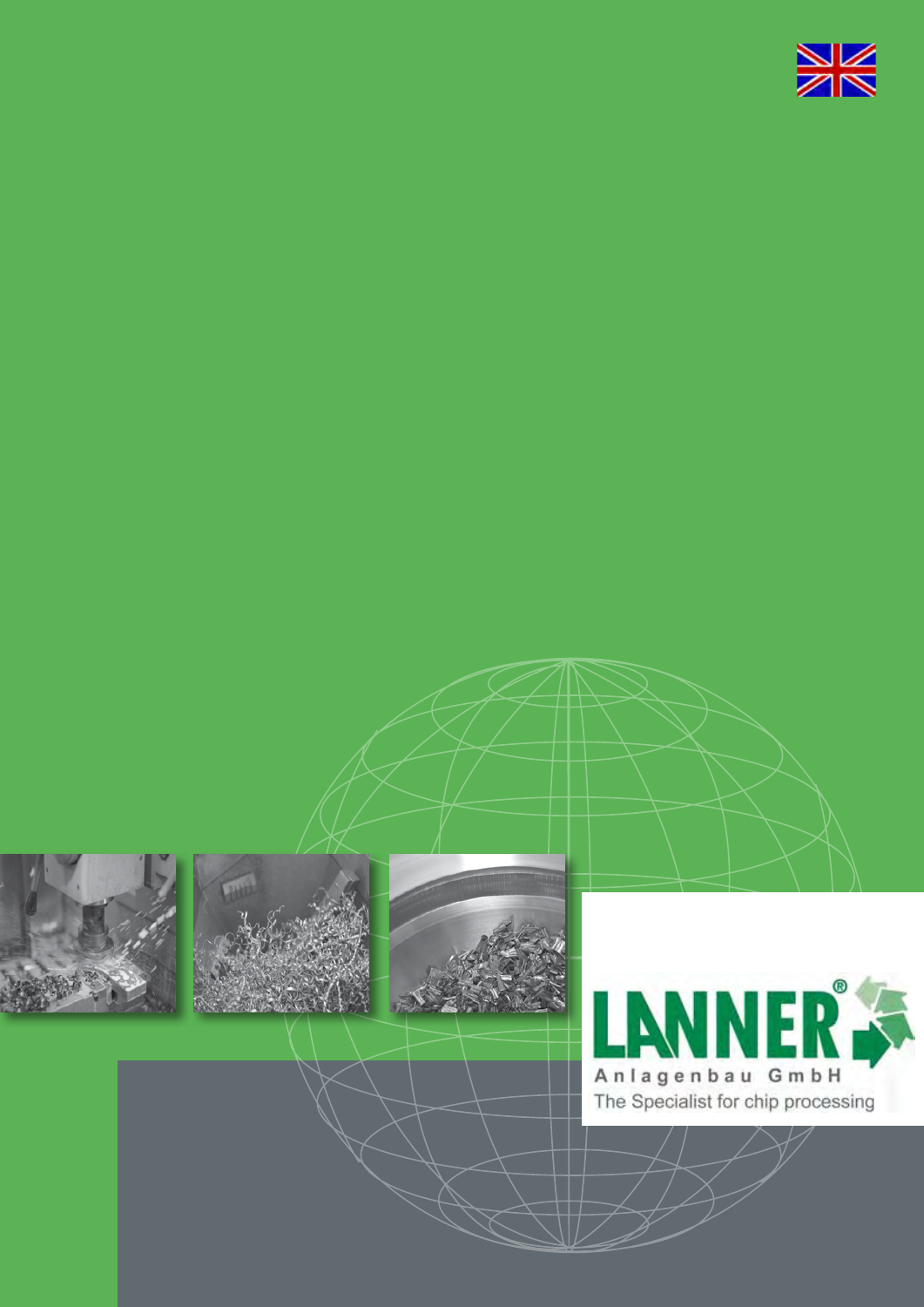## Ideas. Systems. Success.

Environment, costs and high commodity prices: There are so many good reasons to turn chips and grinding sludge into ready cash and to feed them back into the raw material workflow. These precious materials are more than just industrial waste.

Rely on leading technology. With ideas, know-how and experience we create the necessary conditions in order to process your chips and your coolants at an optimum.

**>>> Effective, economic, ecological**

*Headquarter Kippenheim*

We develop single components and individual complete solutions for chip and grinding sludge processing.

All performances are provided by us from one source: Consultancy, construction, planning, production, assembly and after sales service.

Even for special requirements we always find a suitable solution for the customer.

#### At a glance

Foundation 1987 Management Tobias Lanner Employees 35

#### **Our offer:**

- ▶ chip processing
- ▶ grinding sludge processing
- ▶ coolant processing
- ▶ briquetting systems
- ▶ chip conveyors and logistics
- ▶ centrifuges
- ▶ chip crushers

#### **Our customers:**

- ▶ automotive industry and suppliers
- ▶ machining industry
- ▶ recycling industry
- ▶ foundries



*Our employees*

The company was founded 1987 by Klaus-Dieter Lanner. Today Dipl. Ing. Tobias Lanner is leading the company in second generation.

A team of highly qualified staff with innovative patented solutions and numerous services are a sure way to gain the technical lead in the capital goods market.

**Worldwide leading** - **for more than 25 years**

*"Made in Germany"*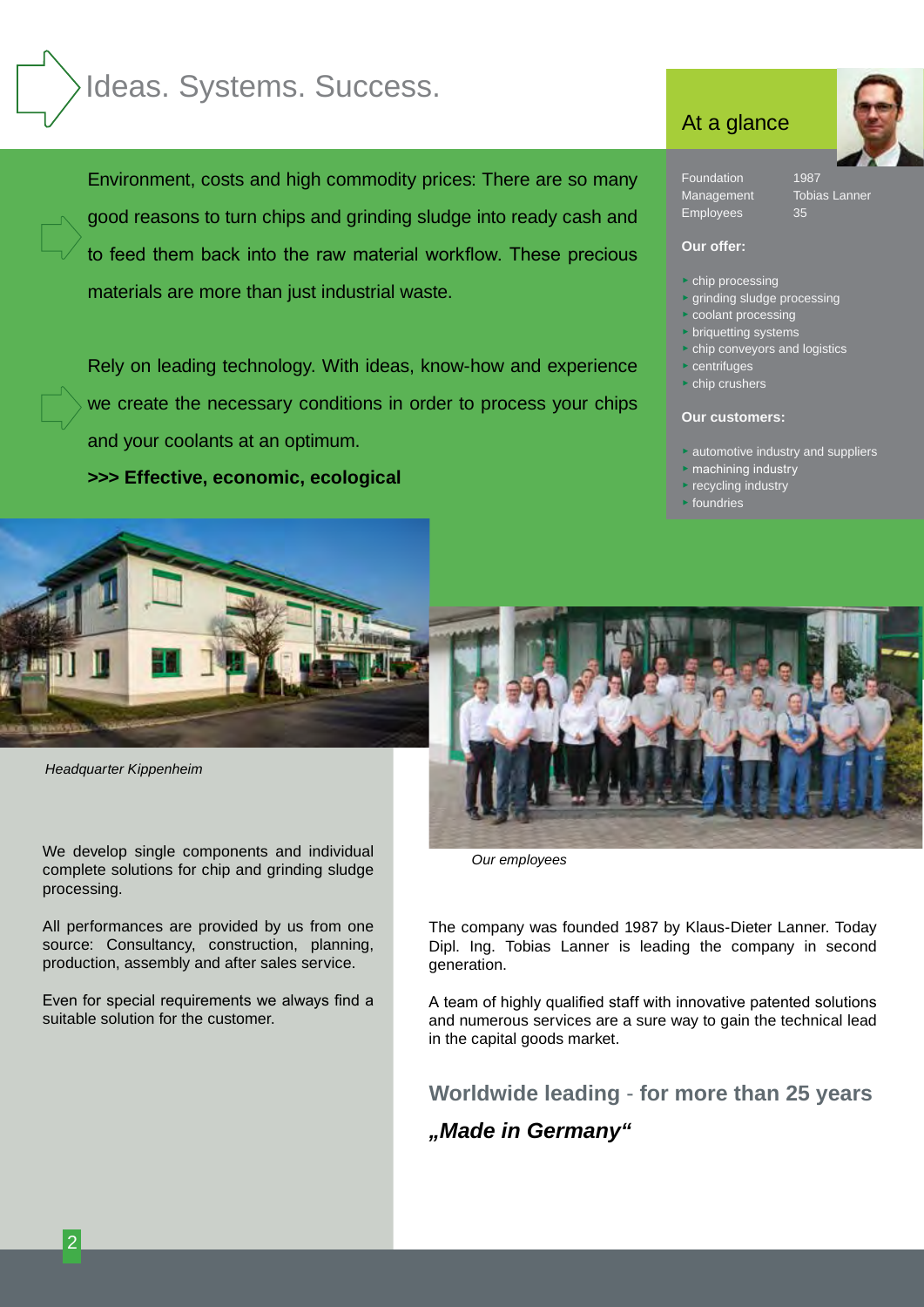

### Consequent quality

Lanner Anlagenbau GmbH has been certified in accordance with ISO 9001 and 1400 in the year 2004.

The LANNER®-systems comply with the current national and European regulations for environmental protection.



## Much more than high-class technology

The trademark LANNER® stands for high-tech and innovation, as well for quality, advice and local presence. Our complete product range and service capacity will be provided for you.

A qualified service team assembles your LANNER®-system on site. With an extra concluded service contract we assure an annual certified inspection by a LANNER® technician.

This ensures a best possible reliability over the entire life-time of the product.

During the inspection, the proper state of the machine is documented in the LANNER® machine test logbook and receives a seal of approval.

LANNER®-sytems are offering the highest reliability by using very wearresistant materials.

But even the best machines need occasionally spare parts. Our service team looks after a fast availability of the parts to reduce standstill periods of the machines to a minimum.

|                                     | <b>PRÜFBUCH</b>                                                           |
|-------------------------------------|---------------------------------------------------------------------------|
|                                     | für Zentrifugen                                                           |
|                                     | Hir unte Zwortune et ein genohlertes Hir Exchitation-                     |
|                                     | Typerbeheatrining Pacindomining PV25                                      |
|                                     | Matrices Nr. 10-PM ave.                                                   |
|                                     | Hausiste COTE                                                             |
| Achaptinate:<br><b>Handysmuonne</b> | AU-2015DeMass<br>12145 (Bennettung 12045070910)                           |
| <b>Timbra</b>                       | Mandermiser: Gretze<br><b>Maner Grade 4</b><br>1234CMcmmmd<br>Deutschland |
| eisko                               | Lannes Antagenhau Council<br>Kimnadaki 9 T1<br>D .: 27571 (Oppethum)      |
|                                     | 01825 / 8454 / O<br>w.<br>878255 年4 (6)<br>Par -<br><b>Allant</b>         |
|                                     | <b>HIGH</b>                                                               |

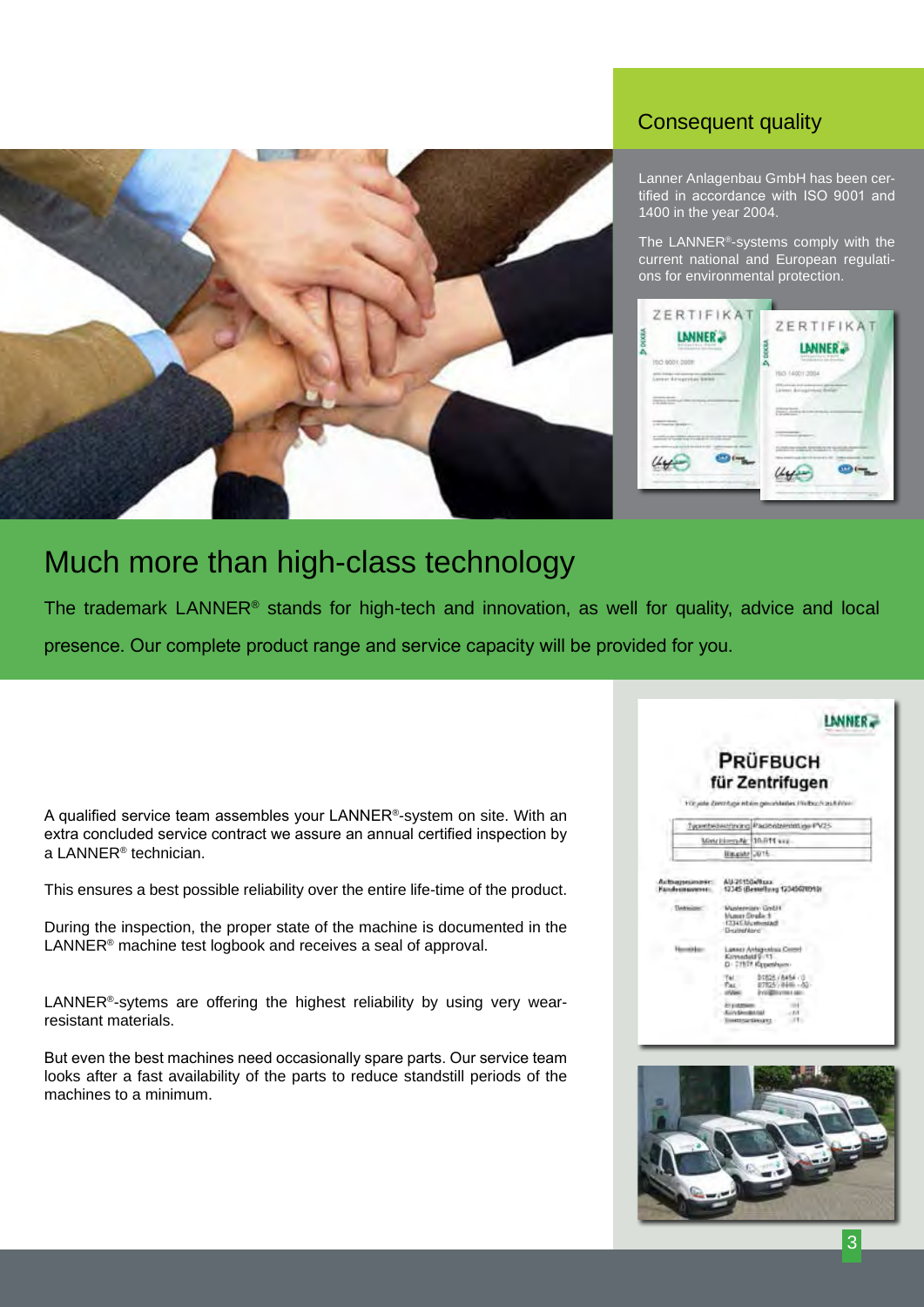## LANNER<sup>®</sup>-Chip processing systems



From the small and compact Vetamat®-system to the complete processing line with high throughput - everything manufactured by LANNER® in Germany.

#### Chip processing systems

Complete LANNER®-systems are designed and built according to customer site requirements.

- $\triangleright$  the capacity of these systems is up to 10m<sup>3</sup>/h
- ▶ all componentes are manufactured in house
- the systems are customized individually
- maximum throughput achievable
- start-up worldwide on site by LANNER® technicians
- during the complete lifetime a uniformly high processing quality
- ▶ highest reliability

The  $\Omega$  chip cart dumper tilts the long and woolly chips containing coolant into the infeed hopper of the steel belt conveyor.

The screener ③ separates reliably the tramp metals from the crushed chips, which are fed into the centrifuge continuously.

③



The chip crusher ② minimizes the chips to a defined size. Tramp metals are ejected by an automatic diverter chute.

In the centrifuge 4 the coolant is separated from the chips. (Residual moisture < 1% possible)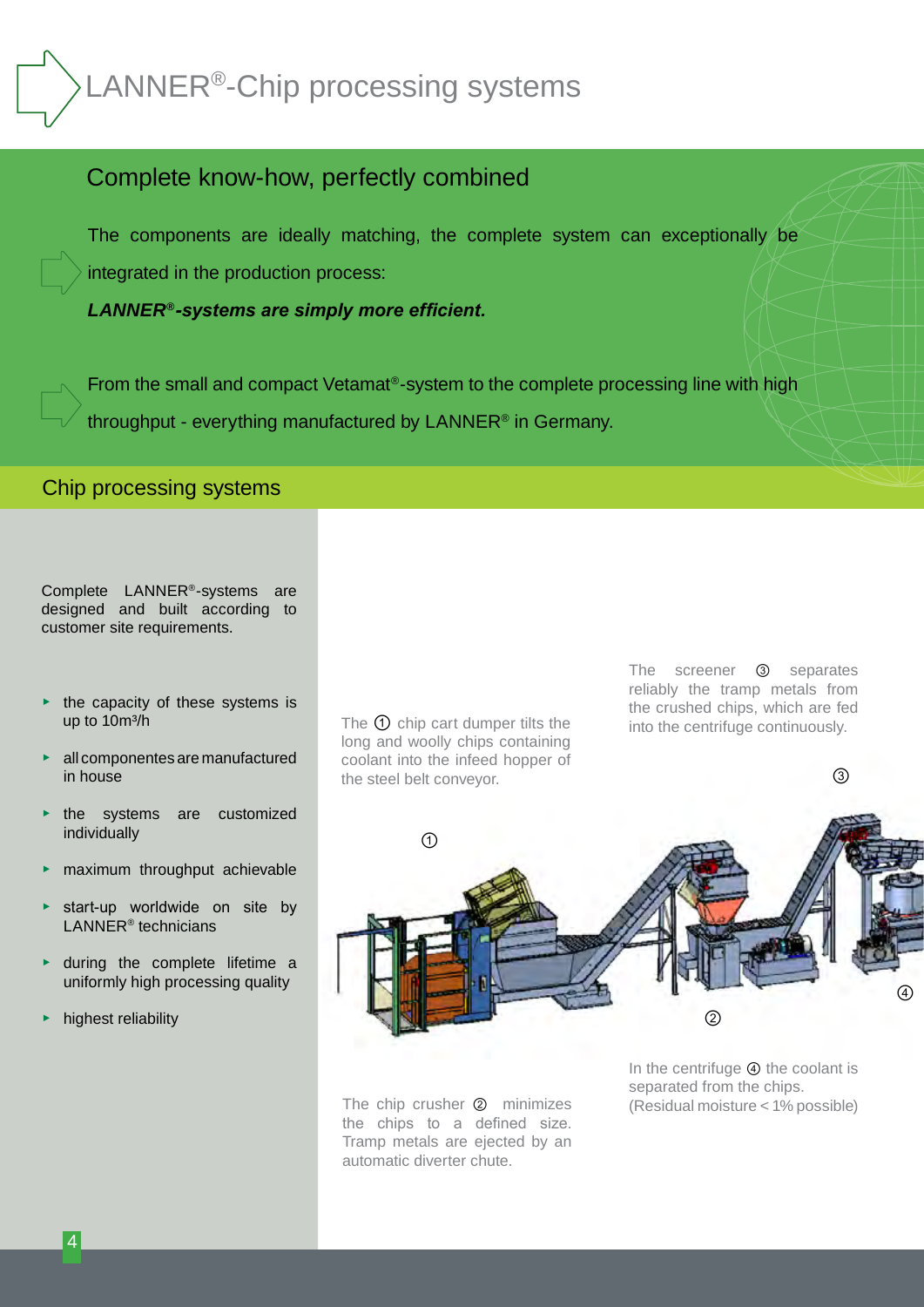

#### The fully automatic processing concept

A conveyor transports the chips



A fill bunker ⑥ buffers the chips and transport them to following conveyor in defined quantity.

There is one central control cabinet <sup>®</sup> for the whole system.

A swivel chute  $\Omega$  at the end of the conveyor distributes the chips

e.g. into two containers.

## Vetamat®-chip processing compact & turnkey

With the patented Vetamat®-system the metal chips and / or grinding sludge are reliably separated from the coolant.

The Vetamat®-systems can reach a throughput up to 2m<sup>3</sup>/h.

Vetamat®-systems include a centrifuge, a conveyor with tank as well as an oil tub and control.

With the add-on system the Vetamat®-system can optionally be expanded with a chip crusher, chip cart dumper, tramp metal ejector or coolant treatment.

- oil tub according WRA
- high reliability
- expandable for processing long chips and coolant cleaning systems
- can be fit and removed from three sides
- very short start up
- turnkey execution
- low space requirements
- very good accessibility

#### **Effective for all systems:**

#### **Flexible use**

Our systems process chips of different kinds of material

#### **Easy to handle**

Fully automatic operation with standby function

#### **Full range supplier**

Your LANNER<sup>®</sup>-system comes completely from one source

#### **Latest technology**

LANNER<sup>®</sup>-systems are subject to a continuous process of development

#### **Highest efficiency**

**Sample of a LANNER®-chip processing system**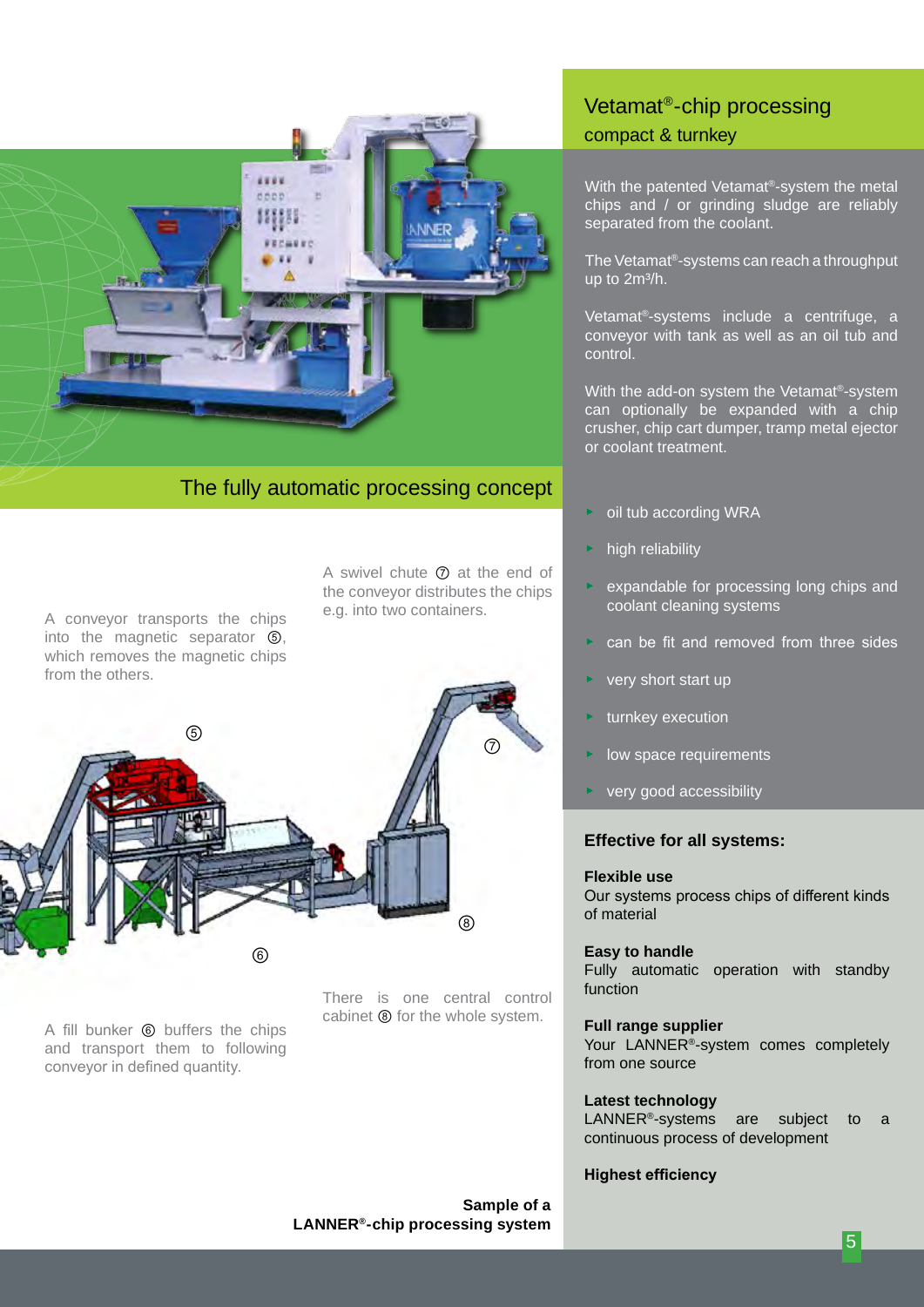# LANNER®-single components

## Perfection up to the last detail

From the crusher to the centrifuge and the briquetting press to the silo: Each LANNER®-component convinces with high quality and innovative technology.

## LANNER®-Chip crushers:

Made for very hard cases

Long and woolly chips are occuring in many processes, do usually have a huge volume and are not able to be transported and processed easily. The best solution for this problem is the LANNER® chip crusher.

During several steps the chips are crushed to a minimum size. Even the roughest chips can be crushed with the LANNER®-chip crusher.

All of the spare parts can easily be regrinded or interchanged, even without removing the components. Mistakenly inserted tramp metals such as bar ends and tools are ejected automatically with the tramp metal ejector.





## LANNER®-Briquetting presses:

The perfect logistic solution

LANNER®-briquetting presses are processing chips and grinding sludge to high-tensile and dimensionally stable briquettes, which can be stored and transported in a space-saving way.

An optionally integrated chip crusher with automatic tramp metal ejector allows the processing of long and woolly chips.

With the optional multipress execution it is possible to press different materials, with different configurations of the hydraulic, at one press.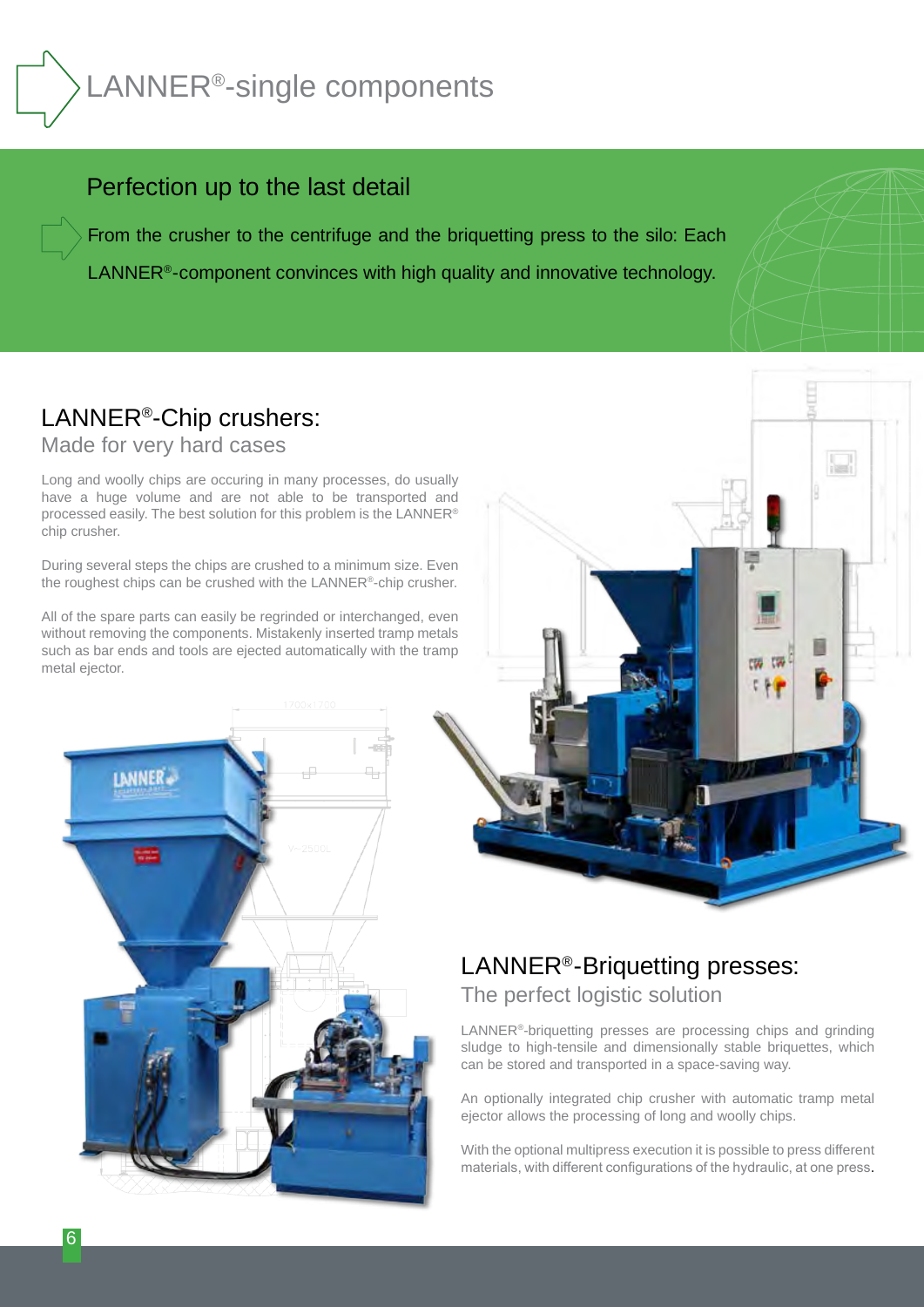

## LANNER®-Lifting bottom centrifuges: The optimal solution for drying

LANNER®-centrifuges offer the best possibility to separate reliably the coolant from the chips and grinding sludge in nearly every case.

LANNER®-DS lifiting bottom centrifuges are designed for years of permanent operation and dry the chips reliably up to less than 1% residual moisture.

The centrifuge can be amortized in the shortest time span because of the coolant recovery, the excess proceeds of the dry chips and the low material loss when melting.



#### LANNER®-components universal & combinable

#### **Lanner®-special purpose machinery** The individual solution.

You do not find a fitting solution in our extensive standard delivery program?

LANNER<sup>®</sup> is the right contact for you anyway. It does not matter if it is about processing of dangerous or flammable materials or cleaning of chips or parts.

Just contact us!

## LANNER®-references (extract): Worldwide successful

Abloy (FI) Airbus AG (FR) Airbus Eurocopter (DE) ATS-Felgen (DE) Beru (IE) BMW AG (AT/DE) Boeing (US) Borbet Gruppe (AT/DE) Bosch (BR/CZ/DE) Brembo (IT) British-Aerospace (GB) Chever (TR) Chopard (DE) Chrysler (CA/US) CMS (TR) Componenta (TR) Dacia (FR/RO) Daimler (CN/DE) DEUTZ (CN) Eaton (DE) Eberle (DE) Endress & Hauser (DE) Excel PT. (ID) FAG (DE) Federal-Mogul (DE/TR) Ferrovas (ES) FIAT (IT) Fonderie du Poitou (FR) Ford (CA/CN/DE/FR/GB/US) Gazprom (RU) General Motors (CA/US) Harting-Electric (DE) Heraeus (DE) Hydro (DE) INA-Schaeffler (DE) JTEKT (FR) John Deere (DE/FR) Kamaz (RU) Kolbenschmidt (DE) KSM (DE)

LADA (RU) Leipold (DE) Lenso Wheels (TH) Lukoil (RU) Magna (DE) Mahle (DE) MAN AG (CN/DE) Maxion Wheels (CZ/TH) Mecamold (DK) Mitsubishi (CN/FR) Nemak (DE) Neuman (AT) Nissan (ES) Perryman (US) Plansee (DE) PSA Group (BR/FR) QME (CN/US) Renault (CN/ES/FR/PT) Rolex (CH) Rostvertol (RU) Sandvik (SE) Scania (SE) Schmidt & Clemens (DE) Segerströms (SE) Seppelfricke (DE) SEW (DE) Sick (DE) Skoda (CZ) Stabilus (DE) Stelter Zahnradfabrik (DE) Südöl (DE) Swagelok (US) Tesla (CZ) Thyssen Krupp (DE) Toten-Metall (NO) Uddehom (SE) Volkswagen (CN/CZ/DE/MX) Volvo (SE) Webb Wheel (US) ZF (DE/HU)

The trademark LANNER® stands for technological leadership and highest demand on quality worldwide, in the ecological and economically oriented chip processing.

Renowned automotive manufacturers and the supplier industry, foundries, fitting industry as well as a multitude of other companies of the metalworking industry rely on the know-how of LANNER®.

7